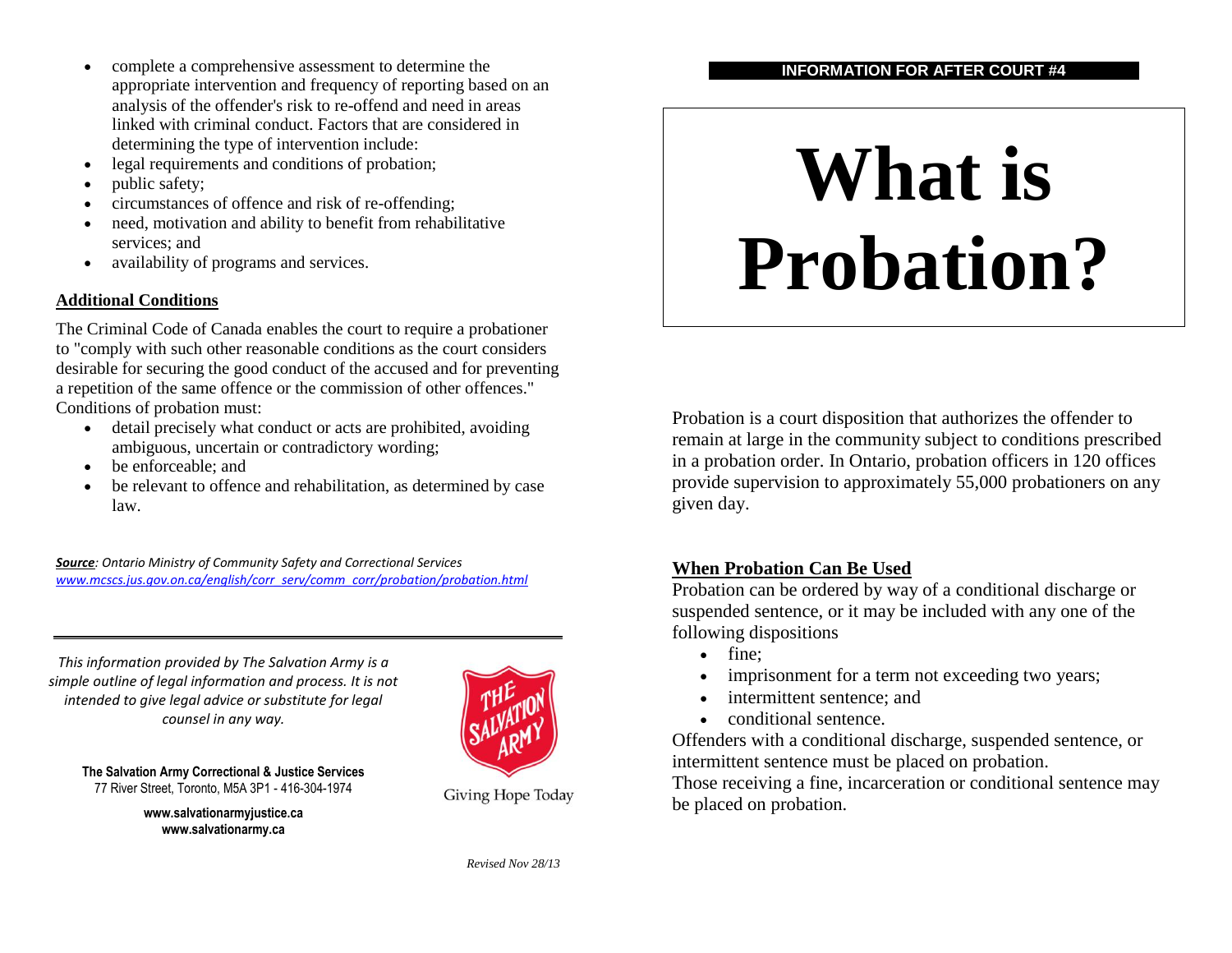#### **Definitions**

#### Conditional Discharge

- This occurs when an offender is not convicted, but found guilty of an offence and is discharged on the conditions prescribed in a probation order.
- If an offender is convicted of a subsequent offence during the term of probation, the court may decide to revoke the probation order and impose any sentence that could have been imposed at the time the order was made.

#### Suspended Sentence

- A conviction is recorded but the passing of sentence is suspended.
- Similar to a conditional discharge, a provision is in place for revoking the order, suspending the passing of sentence and imposing sentence.

#### Intermittent Sentence

Where the court imposes a sentence of not more than 90 days, the court may order that sentence be served intermittently (i.e. on weekends).

- A probation order must accompany an intermittent sentence and is usually applicable only at such times the probationer is not confined.
- If the intermittent sentence is to be followed by a further probation, a second probation order is often made.

#### **Duration of Probation**

A probation order comes into effect on the day it is made or, if it is to follow incarceration, on the expiration of the prison term. Where there is a conditional sentence, the probation order comes into effect at the expiration of the conditional sentence.

#### **Probation Orders**

- cannot remain in force for more than three years;
- cannot be made to run consecutive to another order (although orders do run concurrently where the offender is bound by a number of different orders at the same time); and
- end only on the expiry date unless the court revokes or terminates the order early. The court can also, at any time, decrease the term of probation.

# **Supervisory Role of a Probation Officer** After Court #4

The supervisory role of a probation officer is to:

- prepare reports for courts and other correctional decision makers;
- enforce the probation order; and
- comprehensively assess offenders, make effective case management decisions and determine rehabilitative interventions (e.g., referral to internal or community-based educational, counselling, or treatment programs or services).

# **Enforcement**

Failure to Comply with Probation Without Reasonable Excuse (Breach of Probation)

- An offender who is bound by a probation order and who, without reasonable excuse, fails or refuses to comply with that order is guilty of:
- an offence punishable on summary conviction and has a maximum penalty not exceeding 18 months in jail and/or a fine not exceeding \$2,000; or
- an indictable offence and has a maximum penalty of imprisonment not exceeding two years.

# **Revocation**

When a person on probation with a suspended sentence or conditional discharge has been charged and convicted of a subsequent offence during the term of the order, the Crown Attorney may apply to the judge to have the order revoked.

The court may:

- impose any sentence that may have been imposed had the passing of sentence not been suspended; or
- revoke the discharge, convict the probationer on the original charge, and impose any sentence that could have been imposed had the discharge not been granted initially.

# **Conditions of Probation**

Reporting to a Probation Officer

- A probation officer only has authority to supervise a person who has been placed on probation with a reporting condition.
- The frequency and form of reporting may be outlined by the court.
- Where the reporting condition is worded "report as directed" without outlining a reporting schedule, a probation officer will